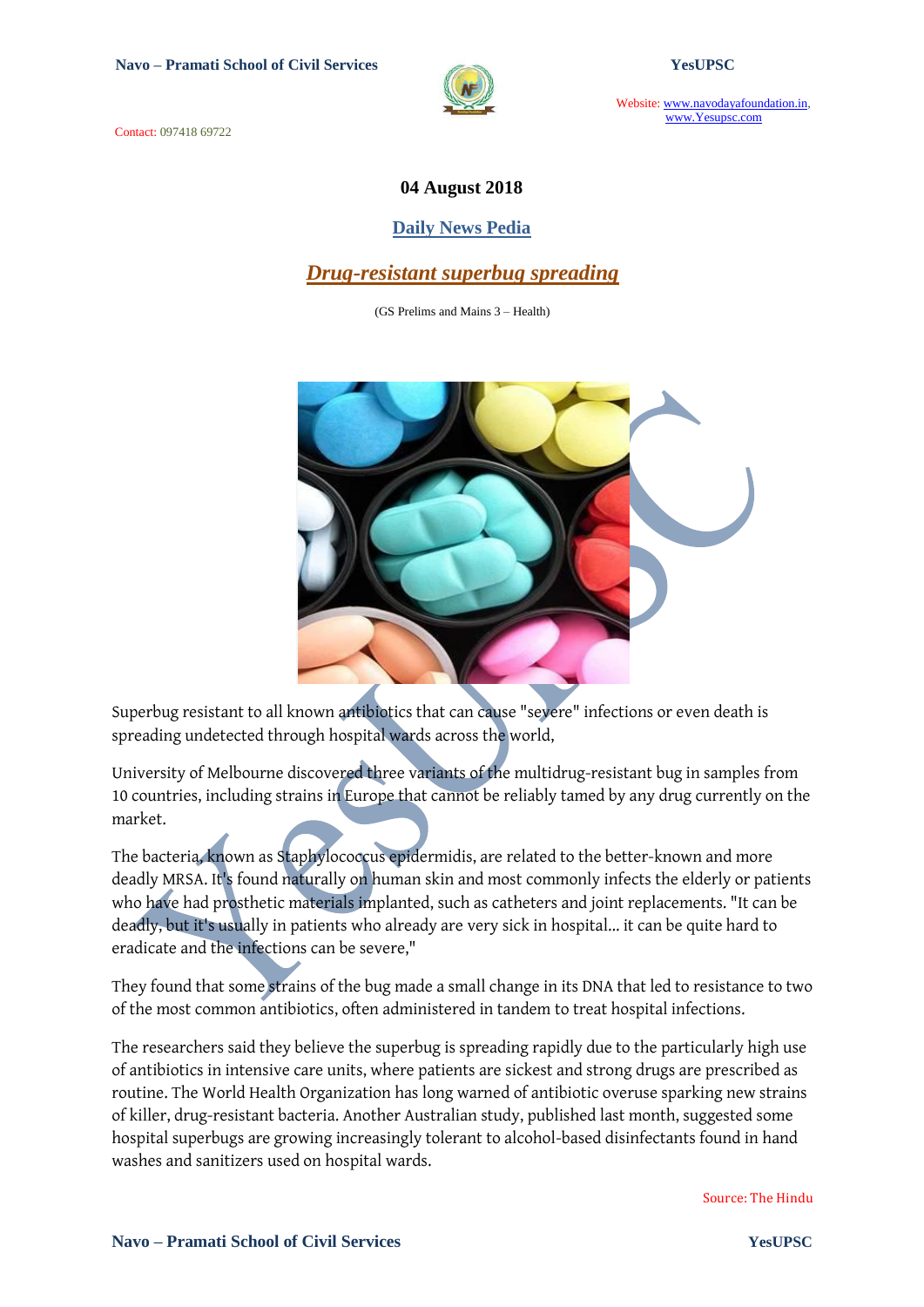# *Indo-Kazakhstan Joint Exercise KAZIND 2018*

(GS Prelims and Mains 2 – International Relations)

Indo-Kazakhstan Joint Army Exercise 'KAZIND' will be conducted between the Indian and Kazakhstan Army from 10 to 23 Sep 2018 in Otar region, Kazakhstan. This is the third joint military exercise between the two countries which have a history of extensive cooperation in the defence arena. The second edition of the exercise was held in India last year.

The aim of the exercise is to build and promote bilateral Army to Army relations and exchange skills and experiences between Kazakhstan Army and the Indian Army.

The exercise will also serve as a platform for exchange of drills and procedures.

The fourteen days exercise with the Kazakhstan Army will follow a graduated continuum from orientation to a full scale mock exercise; the aim being to achieve optimum integration among the two contingents through enhanced mutual comprehension of each other's tactics, techniques and procedures. The vast experience and expertise of Indian troops in counter insurgency operations holds special importance to the Kazakhstan Army. The conduct of the joint exercise will set the stage for greater defence cooperation and consequently will manifest in stronger ties between the two great nations.

Source: PIB

#### *India – Russia ties: Logistics agreement* (GS Prelims and Mains 2 – International Relations)

"A draft logistics agreement has come from Russia. At the end of July, the Ministry of Defence (MoD) had sent it to the Integrated Defence Staff and the three services for their comments,"Under a logistics agreement, military facilities in partner countries can be used for refuelling of aircraft and ships, repair, maintenance, replenishment of provisions and as resting and transit points for soldiers.

India and Russia are working on fine-tuning a logistics agreement which will be ready to be signed during the annual summit between Prime Minister Narendra Modi and Russian President Vladimir Putin.

The proposed agreement is similar to the ones India has signed with other countries, including the US and France. Under a logistics agreement, military facilities in partner countries can be used for refuelling of aircraft and ships, repair, maintenance, replenishment of provisions and as resting and transit points for soldiers. This increases turnaround time and also saves on costs when operating far from own borders.

The idea behind the agreement is to increase operational flexibility and as Russia is India's longterm partner

Source: The Hindu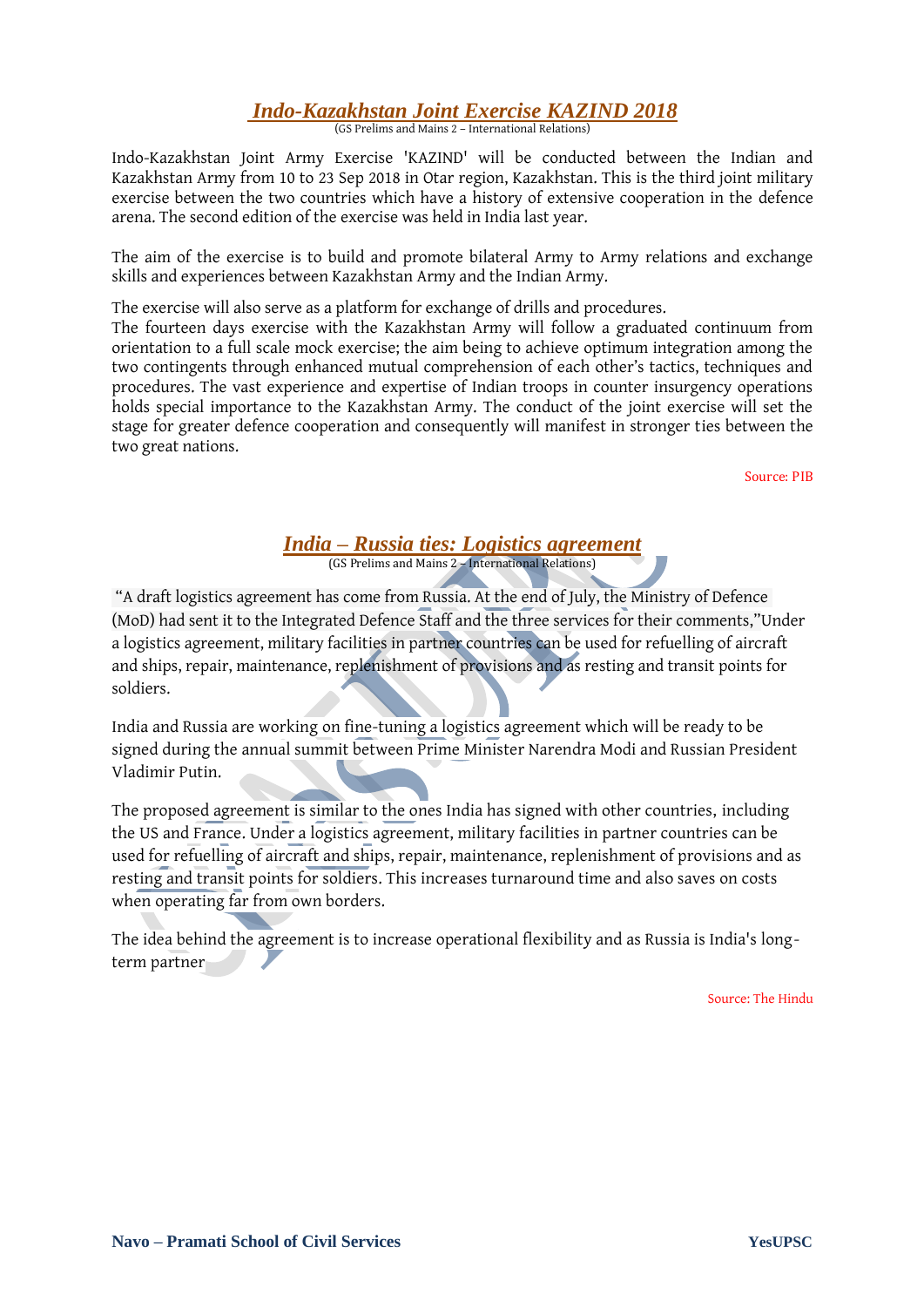# *Emirates Mars Mission – Hope Probe*

(GS Prelims and Mains 3 – Science and Tech)



United Arab Emirates has selected its first two astronauts to go on a mission to the International Space Station

The **Hope Mars Mission** or **Emirates Mars Mission** is a [space exploration](https://en.wikipedia.org/wiki/Space_exploration) probe mission to [Mars,](https://en.wikipedia.org/wiki/Mars) set to be launched by the [United Arab Emirates](https://en.wikipedia.org/wiki/United_Arab_Emirates) in 2020.

it will become the first mission to Mars by any Arab or Muslim country. The mission was announced by [Sheikh Khalifa bin Zayed Al Nahyan,](https://en.wikipedia.org/wiki/Khalifa_bin_Zayed_Al_Nahyan) the President of the United Arab Emirates, in July 2014. Aimed at enriching the capabilities of Emirati engineers and increasing human knowledge about the [Martian atmosphere.](https://en.wikipedia.org/wiki/Atmosphere_of_Mars) The mission is being carried out by a team composed solely of Emirati engineers, and is a contribution towards a [knowledge-based economy](https://en.wikipedia.org/wiki/Knowledge-based_economy) in the UAE.

Under the Emirates Mars Mission, the United Arab Emirates will send an uncrewed probe to Mars by 2020. The probe has been named *Hope probe* or 'Al-Amal' and it is scheduled to reach Mars in 2021, which coincides with the 50th anniversary of the United Arab Emirates' formation

Source: The Hindu

# *NECTAR and Green Gold: Bamboo*

(GS Prelims and Mains 3 – Economy)

Budget 2018 has ignited farm hope for this tree-turned-grass which once fuelled insurgency in the north-eastern states. The allocation of  $\Box$ 1,290 crore for a restructured National Bamboo Mission (NBM) has raised hopes for a range of bamboo-based industries – from food professing to construction.

#### *About NECTAR*

The Central government had in 2013 approved the creation of an autonomous society registered and headquartered in Shillong with a fund allocation of  $\Box$ 292 crore. The society was called North East Centre for Technology Application and Reach.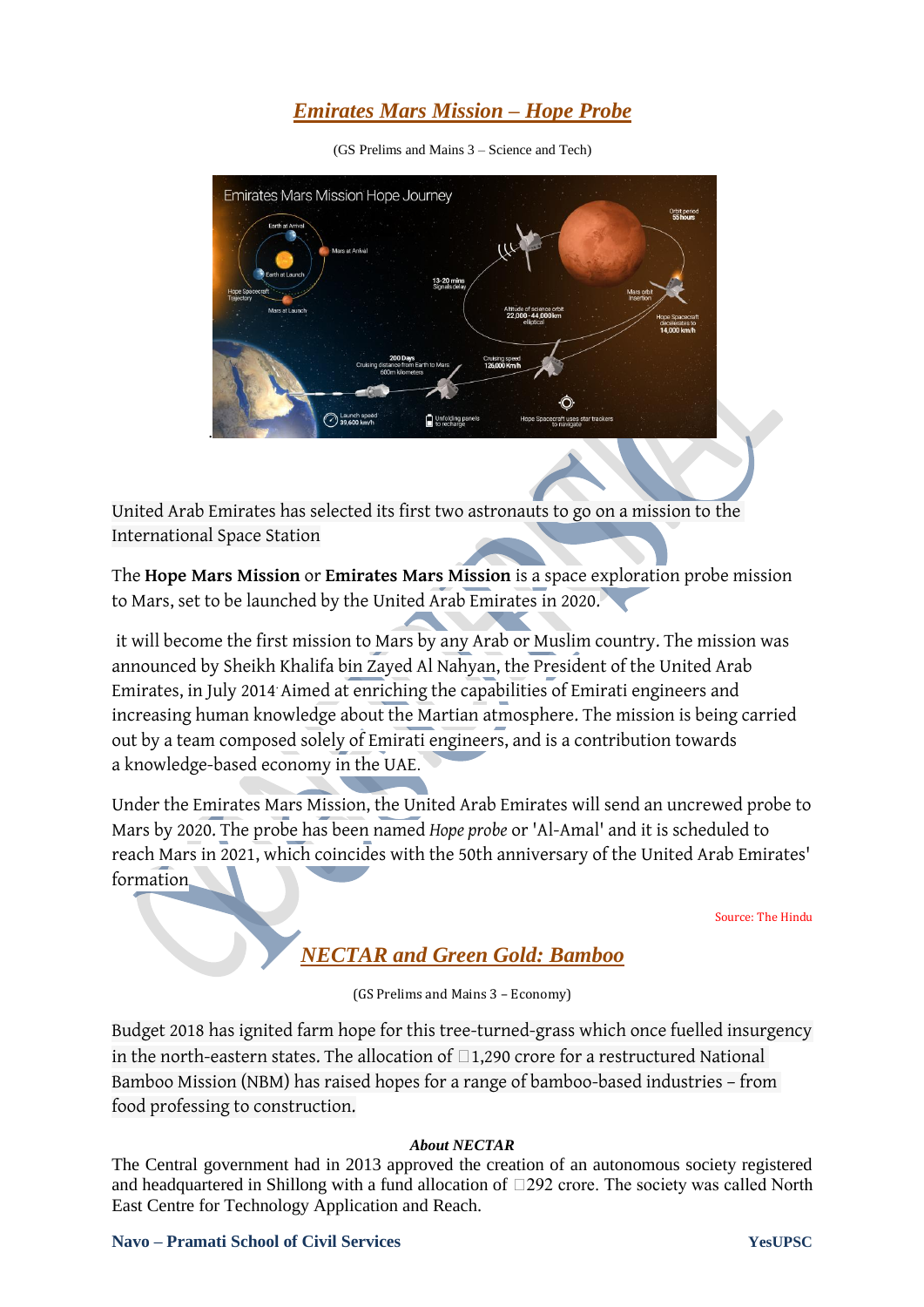Northeast part of India grows 67% of India's bamboo. India has the world's largest fields of bamboo. It grows on nearly 13% of the country's forest land. The eight North-eastern States – Arunachal Pradesh, Assam, Manipur, Meghalaya, Mizoram, Nagaland, Sikkim and Tripura – grow 67% of India's bamboo and have 45% of global bamboo reserves. Nearly 35 species of superior quality bamboos are found in the region.

Source: The Hindu

#### *EDITORIAL* To Read

## *Still too many children out of school*

Data show that the proportion of these children is higher in rural areas and among SCs, STs and Muslims

The official numbers of out-of-school children in India are either out of date or contradictory. According to the 2011 Census, the number of out-of-school children in the 5-17 age group was 8.4 crore. However, according to a survey commissioned in 2014 by the Ministry of Human Resource Development, the number of out-of-school children in the 6-13 age group was only 60.64 lakh. This is a gross underestimation. It is quite unlikely that the number of out-of-school children came down so drastically from 2011 to 2014, especially given that there were no significant changes in objective conditions, warranting such a miraculous reduction.

## *From low-income families*

Recently, we completed a study on the extent, location (rural/urban), and distribution by social and religious groups of out-of-school children in the Fatuha and Bihta blocks of Patna district in Bihar. Our survey covered all those households in these two blocks which had one or more children in the 6-18 age group, the total number of households being 4,205. Our survey confirmed the national-level finding that out-of-school children came mostly from low-income, landless and marginal families — 99.34% of the families from which out-of-school children came were either landless or marginal. The annual income of the fathers of 58.19% of such children was less than Rs. 50,000. Also, fathers of 51.18% of out-of-school children and mothers of 88.45% of out-of-school children were uneducated. Moreover, fathers of 56.84% and mothers of 33.28% of such children were casual labourers.

**Navo – Pramati School of Civil Services YesUPSC** Analysing the data collected from these two blocks, we found that the most important reason for boys to drop out of school was to take up jobs to supplement the family earning; for girls, it was the compulsion to participate in household work. There is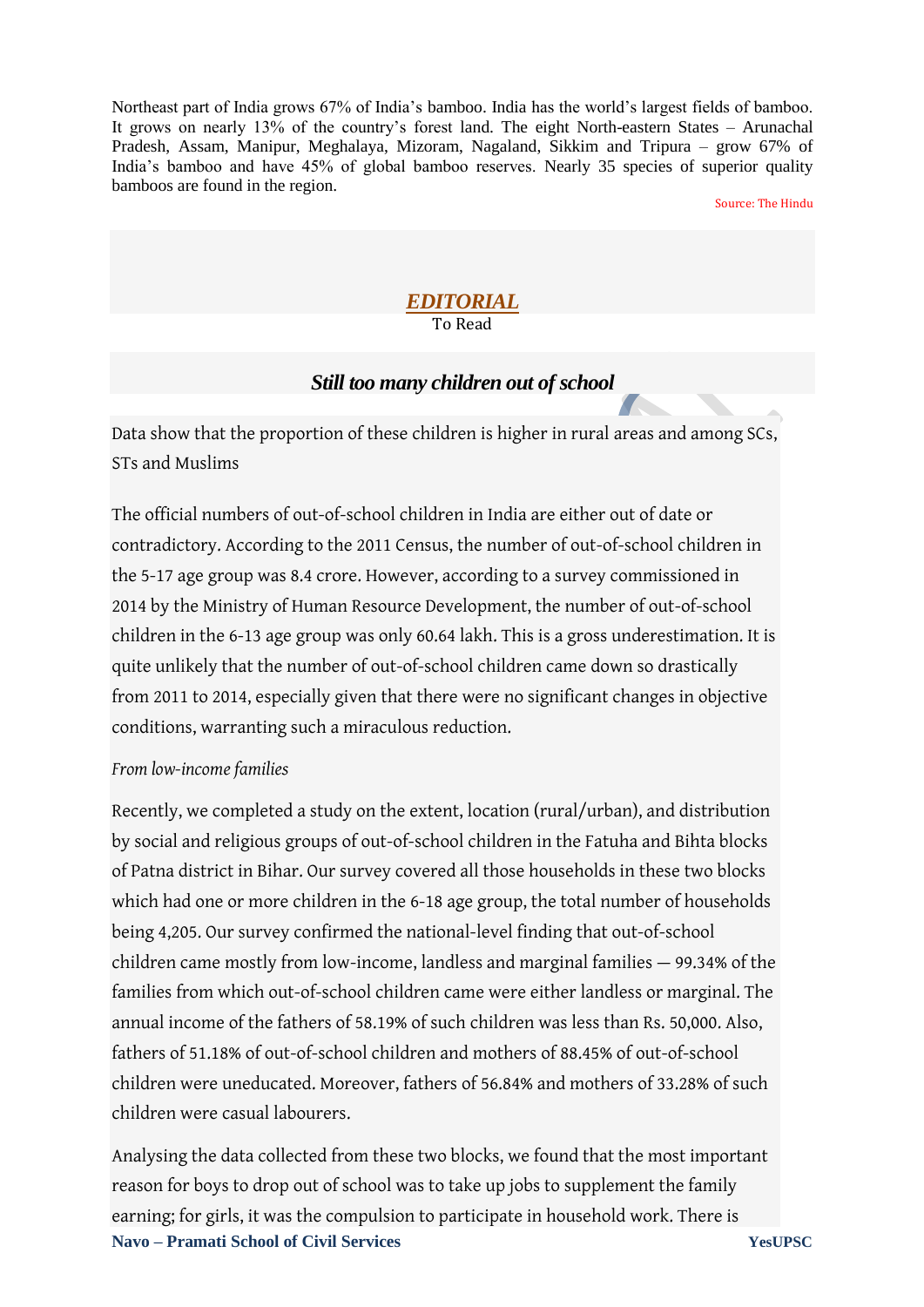sufficient evidence to conclude that this is an all-India phenomenon. According to the RTE Act and the Child Labour (Prohibition and Regulation) Amendment Act, these outof-school children fall under the category of child labour. It is, therefore, not surprising that the largest number of child labourers in the world is in India.

### *Reasons for not going to school*

Several of the reasons given for the non-enrolment of children and their dropping out of school indicated the prejudice against educating girls that is prevalent in India. This prejudice has been brought out more sharply in the Telangana Social Development Report, 2018, prepared and published by the Southern Regional Centre, Hyderabad, of the Council for Social Development. This report also draws on the data of the 71st round of the NSS. According to these data, a proportionately larger percentage of girls than boys was not enrolled. In the rural areas, the gender gap on this count was as high as 13 percentage points. A relatively lower percentage of girls was found going to high fee-charging private schools. Similarly, a relatively lower percentage of girls took private coaching, which involves costs additional to those incurred for schooling. Very few students in Telangana resorted to private coaching, but among those who did, the share of girls was only 2% of the total number; the share of boys was 6%. A much higher proportion of girls than boys dropped out of school after Class 10, after which education is not necessarily free. An additional collaborative evidence is that in Telangana, the average expenditure on the education of girls was less than that for boys. In Telangana, 50% of the children walked to their schools. Among these, the proportion of girls was higher than that of boys.

We would not have been confronted with this high proportion of drop-outs if all the provisions of the RTE Act had been implemented within the time limit prescribed in the Act (latest by April 2015). For example, the Act provided for the availability of a school at a distance of 1 km from the residence of the child at the primary level and 3 km at the upper primary level. If these provisions had been implemented, a major reason for drop-out (distance of school) would have been eliminated. If all the infrastructure facilities prescribed in the Act had been put in place during the period of implementation, another reason for drop-out (environment not friendly) would have disappeared.

The most important reason for drop-out (socio-economic conditions of the parents of the children) calls for a more comprehensive approach that is not reflected in the RTE Act. Until an adequate number of schools at the prescribed distances from the children's homes becomes available, it would be necessary to provide secure modes of